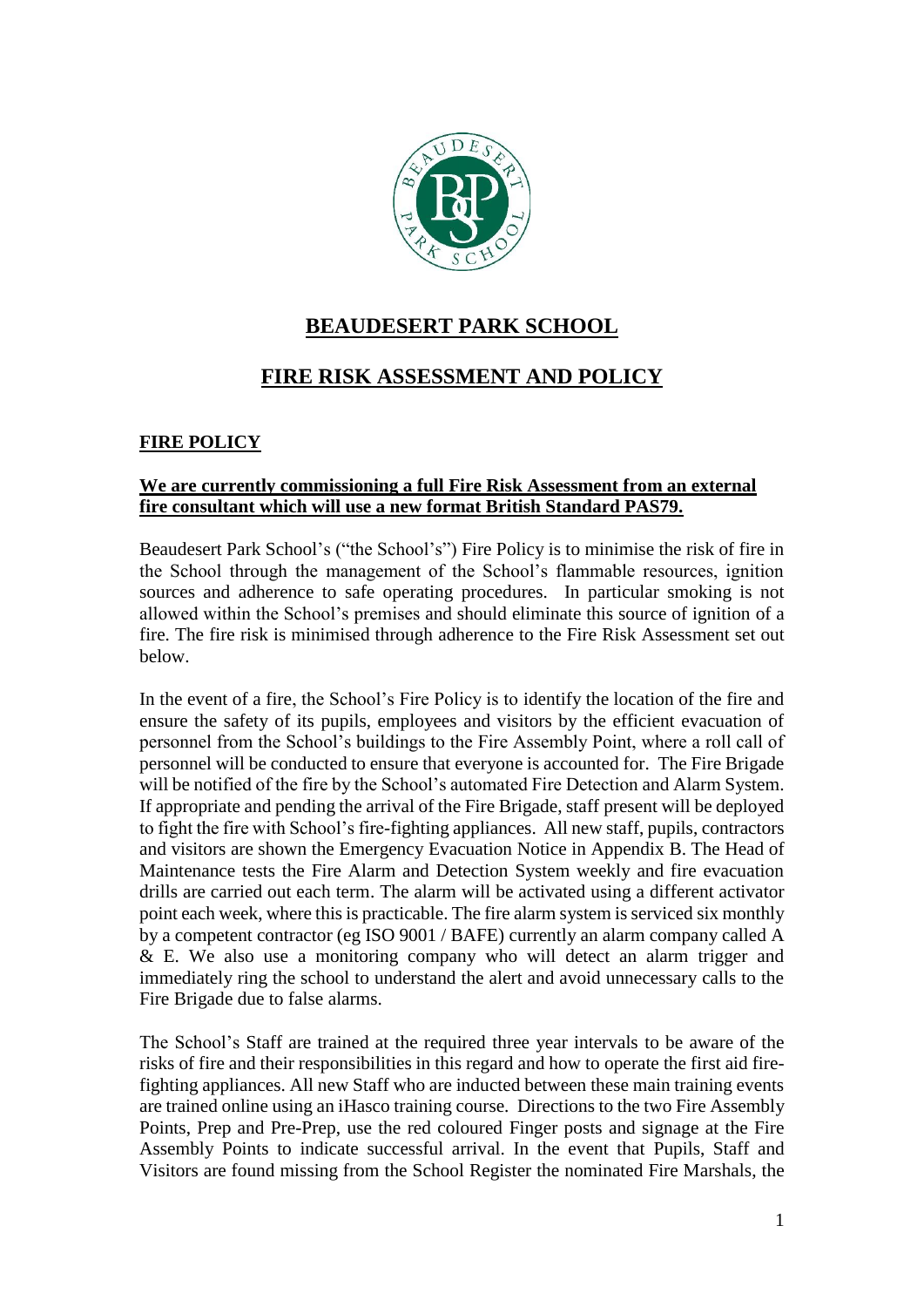Estate Manager and Head of Maintenance will conduct a sweep of the School if the areas are deemed safe from fire and smoke, clearing and checking the agreed zones. The extent and progress of the search will be passed to the Fire Control point by radio on our walkie talkie network recorded on our School plan and handed to the Rescue Services when they arrive. As soon as the Fire Alarm is sounded, nominated persons (Luke, Rob and Ken) will man the three main gates (Lodge, Main Exit and Kitchen Entrance Gate) clear the entrances of encumbrances ready for the arrival of the Emergency Services denying entrance to any other vehicles. They will also redirect our own Minibuses returning from events to our emergency vehicle assembly point at the Pinfarthings layby. A register of people on the minibuses will be taken and passed to Front Office staff who will then await direction from our Fire Control.

In the event of a genuine fire with the subsequent attendance of the emergency services and on the assumption that there will either a fire in the PAC or the Main Prep and Pre-Prep buildings, not both, then children, Staff and visitors will be ushered into that building without the fire with permission of the attending Fire Brigade Commander who would have assumed control of the site. How they are dealt with after this is outside the scope of this Assessment.

For the proper operation to occur if the Office is compromised a mobile communications point called Fire-Control will be established (Office, Caretaker, Estate Manager, Headmaster or Deputy Head) from which to direct operations and to set out plans to show clearance progress.

Correct radio voice procedure with radios will be used at all times. All non-emergency transmissions will cease and only emergency related transmissions allowed.

Regular assessments are made by staff, including the Fire Marshals /Head of Maintenance and the Fire Officer to ensure that the walkways and fire routes are kept clear of obstructions and tripping hazards. In addition fire doors and their closure will be monitored, if holding-open devices are employed the correct operation of these devices will be regularly ascertained. Fire doors closed and windows closed when rooms vacated.

A Fire Map is maintained by the Head of Maintenance and is stored by the Main Fire Board by the Day Door, by Advanced Slave Panel by the double green doors, in the Qube, Pre-prep and a copy is mounted on the wall alongside the Fire-Board in the Performing Arts Centre. All plans are currently being updated.

A 'Grab Bag' is maintained in the Front Office, hanging on the back of the Office door, with the fire wardens jackets, school plans, spare walkie talkies, torches and a list of chemicals used in the Science Block and their whereabouts. A Defibrillator is located in the main entrance hall and the public swimming area.

### **FIRE ASSEMBLY POINTS**

**Middle Terrace: Prep. Pupils and Staff, Visitors and Contractors, visiting schools who find themselves in the School when the alarm goes off. (Visiting Staff will take a register of their pupils and present this to the person in charge at the Assembly point)**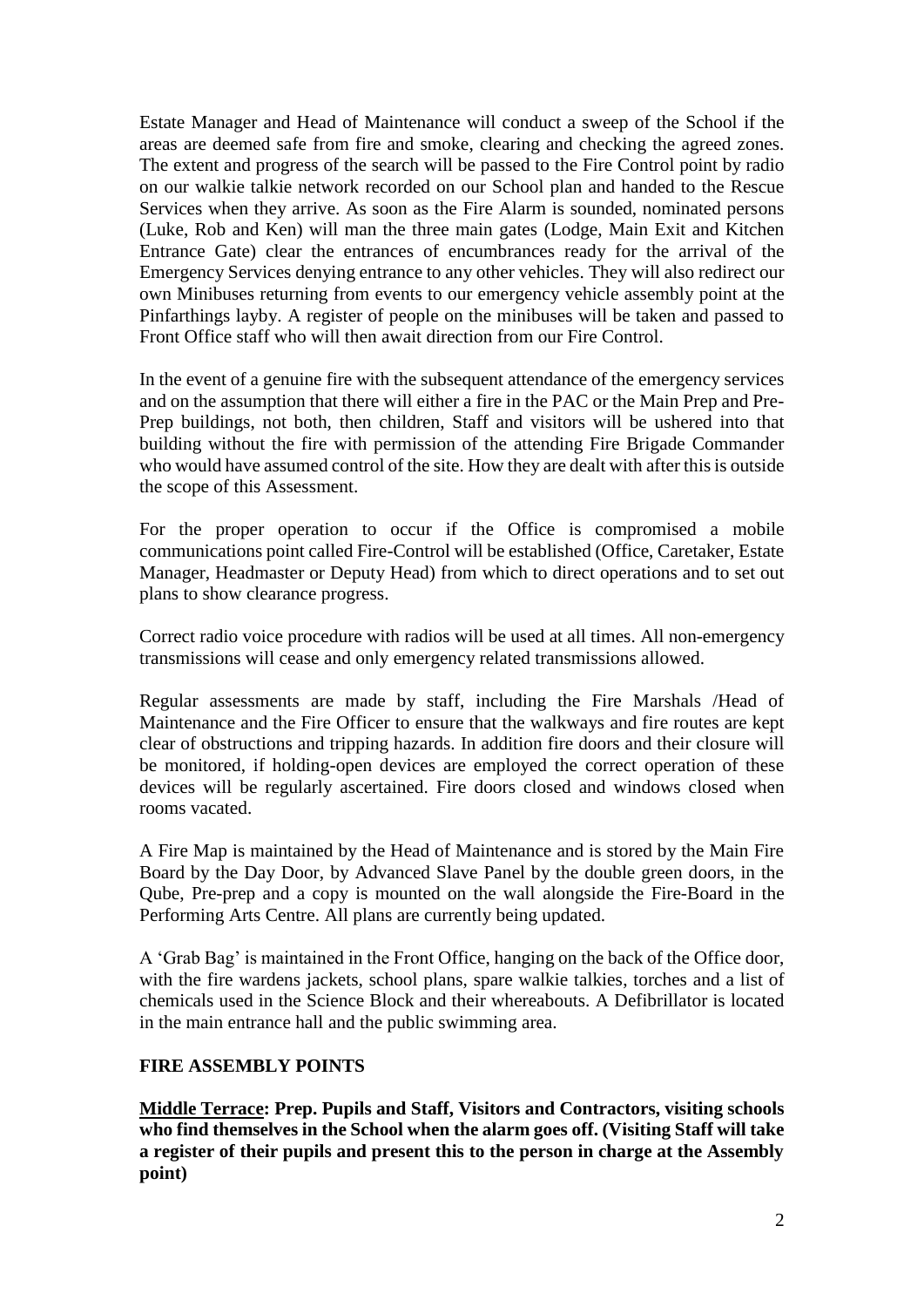**PAC Croquet Lawn: Pre-Prep Pupils and their teachers. Disabled pupils and visitors.**

**Alternative/Temporary Vehicle Assembly Point: 'Pinfarthings layby' Children and Staff returning from the Playing Fields and Minibuses returning to school during an evacuation procedure will be directed by the Gate Controllers to their alternative holding position at Pinfarthings layby and communicate their own register to Fire Control either by phone or by runner.**

### **ROUTES:**

All doors and routes from the points of exit are to be kept clear at all times of the year and treated with salt/grit when the risk of ice is present. The route through the Reception Play Area has lockable gates. One member of the Reception team in Pre Prep will unlock both gates to allow free movement through this area. At lunch time and at the end of the day for Pre Prep when no one is in attendance the gates are unlocked and left open.

### **ACTIVATION OF UNLINKED ALARMS**

As referred to in GENERIC FIRE RISK MITIGATING MEASURES (b) below, the PAC and Main School Alarms are unlinked although independently monitored by Southern Monitoring via a landline. Upon activation of the Main School Alarm, a member of the IT Department is tasked with activating a PAC call point in order to evacuate everybody so the register taken at the Assembly Points is accurate.

If the PAC alarm alone is activated the Main School will not be activated. The Office will be contacted by Southern Monitoring whilst the PAC alone is being evacuated.

### **FIRE RISK ASSESSMENT**

The Fire Risk Assessment of Beaudesert Park School has been undertaken to comply with the requirements of the Fire Precautions Regulations 1997 (As Amended) and the Management of Health and Safety at Work Regulations 1999 Regulation 3(1). As the School is an employer with more than 5 employees this assessment has been formally recorded in the written format below. However, as a School there is also a responsibility to ensure the safety of its pupils as well as the staff in its care. This fire risk assessment should ensure the safety of the School's pupils, employees and visitors whilst at the School or travelling in the School's vehicles.

In order for a fire to take place there needs to be a source of combustible material and source of ignition, as well as a source of oxygen. This is known as the **Fire Triangle.** In the event of a fire starting there must be ways of mitigating the risk of the fire to ensure the safety of the School's employees and pupils, the buildings and contents of the School.

The below Beaudesert Park School Fire Risk Assessment has assessed the fire risk for each of the factors listed in the paragraph above in a generic fashion as pertaining to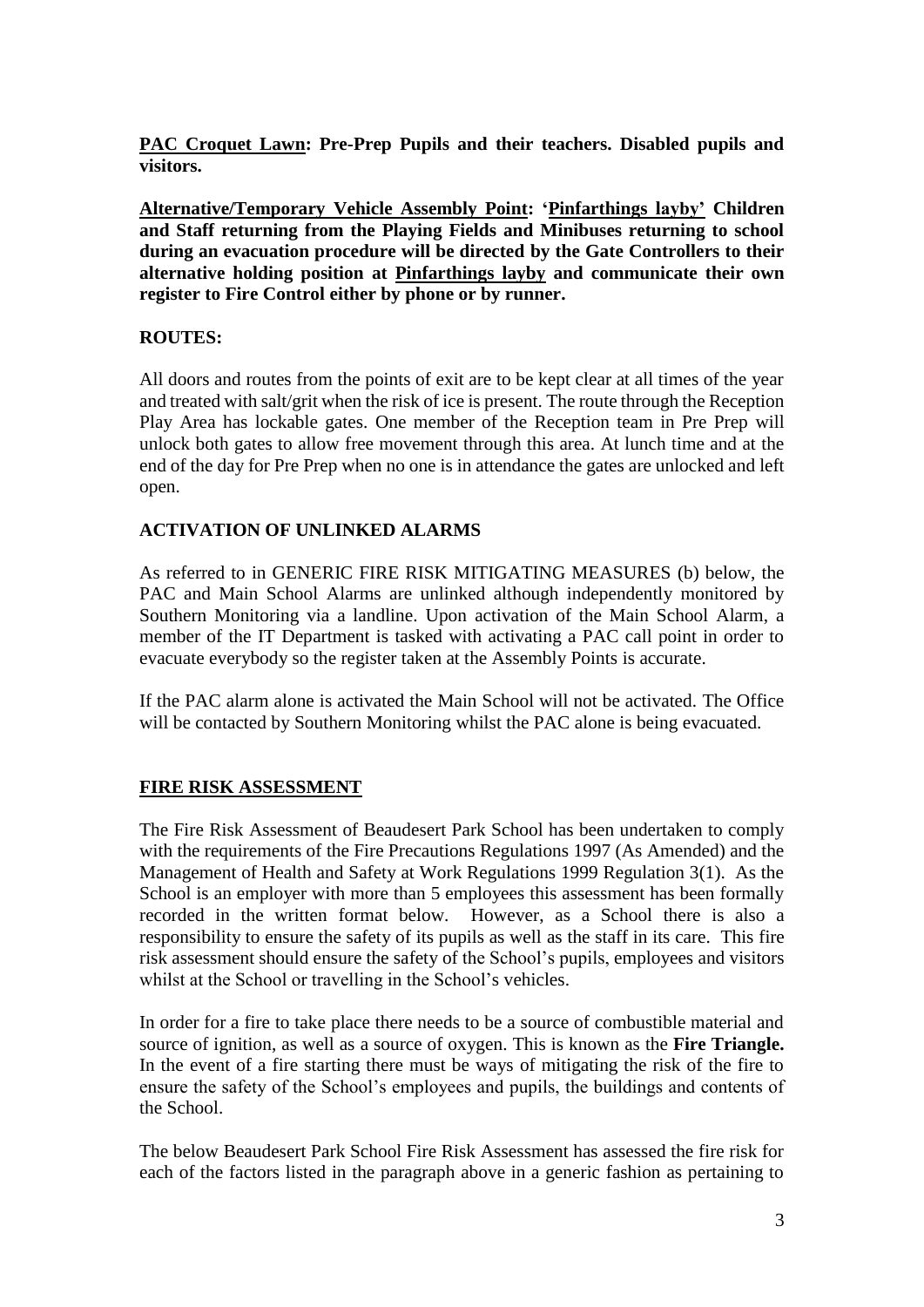the whole of the School and then more specifically for certain areas of the School as necessary; the latter is included at Annex A.

### SOURCES OF COMBUSTIBLE MATERIAL

The general sources of combustible material in the School have been identified as follows:

- a. Furniture and Fabrics.
- b. Flammable utility supplies such as gas, portable fuel supplies for vehicles, machinery and barbeques.
- c. Waste containers.
- d. Paper and books.
- e. Paints.
- f. Cooking oils.
- g. Clothing.

#### SOURCES OF IGNITION

- a. Hot surfaces and naked flames.
- b. Arson.
- c. Spontaneous ignition of certain materials through oxidisation
- d. Portable Electrical Appliances.
- e. Electrical Supplies.
- f. Batteries (eg in laptops)
- g. Smoking.
- h. Vehicles.
- i. Reactions of certain chemicals.
- j. Boilers and gas dryers.
- k. Kitchen equipment.
- l. Kiln.
- m. Lightning Strike

#### GENERIC FIRE RISK MITIGATING MEASURES

- a. Appropriate First Aid Fire Fighting Equipment, with appropriate labelling is distributed throughout the School. This equipment is serviced in accordance with relevant servicing requirements and intervals; the servicing of the equipment is recorded.
- b. Fire alarm system is distributed throughout all the main School buildings and is tested on a weekly basis, including the automatic linkage to the Emergency Control Office and hence to the local fire brigade. The testing of the system, including the initiating Main Control Panel (MCP), is documented. An additional fire alarm system is installed in the Stable flats where the Gap Students reside. Fire sensors are smoke and heat activated as appropriate. The fire alarm system in the Performing Arts Centre is tested and maintained in the same manner but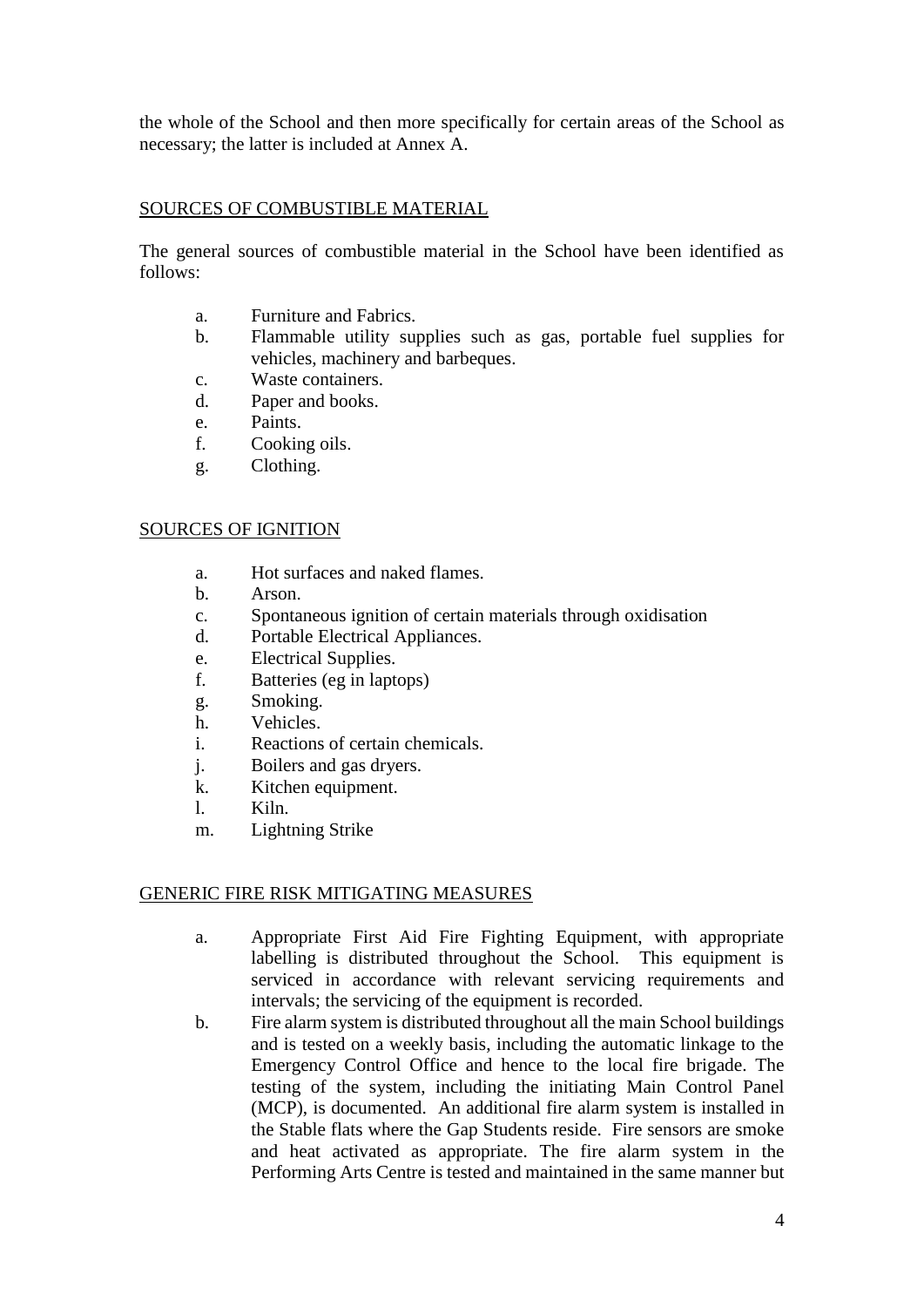the two systems are currently not linked to allow Boarding pupils a refuge at night in the event of a fire in the Main School. This link is currently under review but it is generally felt to be working well so will remain unlinked.

- c. Smoke or heat sensors and first aid fire-fighting equipment are also installed in other staff residential dwellings.
- d. There is an emergency light supply through most areas of the School that would assist in the School being evacuated in the event of a power failure. The system is tested monthly by the Head of Maintenance; this includes both functionality and discharge tests.
- e. The interconnectivity of the School buildings presents a natural path for fire and smoke to propagate; fire resistant doors, some on mains powered self-closure mechanisms, and approximately 50 battery operated door holding devices, will reduce the risk of this propagation. Quotes have been obtained for the installation fire door holders using electromagnets connected directly to our fire alarm system. Upon activation of the fire alarm the magnets will be deactivated and the door released to ensure fire compartmentalisation. The contractor has been given the go ahead with phase ne which includes Pre-prep with completion of the subsequent phases at the end of Summer 2022.
- f. There are many fire escapes and other doors to allow egress from the School buildings in an emergency. With the exception of Pre-prep, there are multiple routes via different staircases to gain access to ground first floor level and then fire escapes.
- g. School portable electrical appliances are tested by appropriately qualified personnel in accordance with necessary regulations and at the required periodicity each Summer Holidays. Personal mains powered portable electrical appliances, including those of boarding pupils, are not allowed to be used on School premises. Staff living in School accommodation are allowed to use their own personal electrical appliances; those living in the main School building have their portable electrical appliances tested at the School's expense. Detailed testing records are provided to Head of Maintenance.
- h. The School's fixed wiring is tested in accordance with the necessary regulations and frequencies (5 years) by suitably qualified companies. Last carried out in 2020.
- i. The School's policy is that no one is allowed to smoke or vape in the School's main buildings or grounds.
- j. Wood, flammable paints and solvents needed by the School's Maintenance and Grounds Team are stored in remote storage facilities away from Main School buildings.
- k. The School's gas boilers, gas fires and dryers are annually serviced and tested by appropriate qualified companies in accordance with the specified procedures and requirements. A scheme of auto-disconnect gas valves in the event of the fire alarm being activated is being rolled out across the School when the opportunity arises.
- l. School vehicles are tested annually in accordance with Department of Transport requirements; they are also serviced and maintained in accordance with the necessary procedures. Each minibus has its own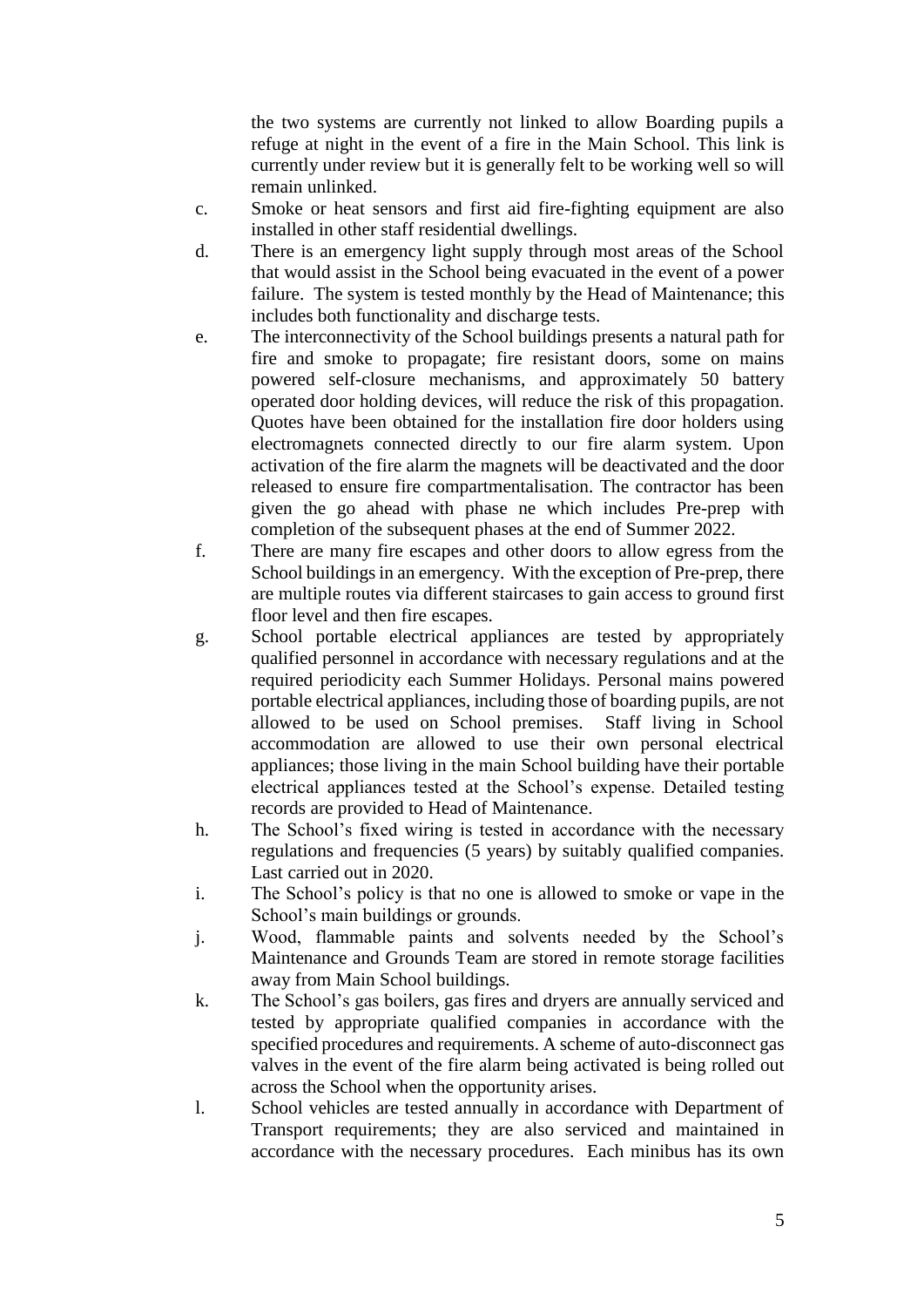fire extinguisher and the operation of all doors is ascertained before each journey. Walkways are to be kept clear.

- m. The use of naked flames within School buildings is limited to the absolute minimum. There are artificial gas fires in the Staff Common Room, the Headmaster's Study, the Drawing Room, the Reception Office and the Housemaster's Flat. These fires are located on preexisting hearths and fire screens are available to be used in 3 of the rooms. Additional use of naked flames in both the kitchen and Science Block are used in day-to-day activities. The log burners in all buildings are swept annually and a certificate issued.
- n. Staff, including some of the Chartwells team, have been trained to use first aid fire-fighting appliances; records of such training are maintained by the Estate Manager's team. Periodic first aid fire-fighting training/retraining, particularly for science and other staff in higher risk environments is provided on a 3 yearly cycle or if any new fire risks are identified by a risk assessment.
- o. All staff receive Fire Awareness training every three years. New employees joining the School in the interim period before the next whole school session receive online training.
- p. Termly fire evacuation practices take place each term both for the School in general and specifically the Boarding House.
- q. To mitigate against the effects of arson the School has various methods to deter or stop intruders entering buildings. However, the School's estate has to be open to enable pupils, parents, staff and legitimate visitors access to the School and its grounds and as such it is impossible to restrict access to would be arsonists. However, the School has keypad locks on most accessible external doors and all visitors to the School must report to the Reception Office on arrival. Staff are also aware that they should challenge any unknown individual who is not accompanied by a member of the School's team or wearing a visitor's badge. A scheme to upgrade all external doors to keypads has been instigated and the only area that remains un-key padded is the DT courtyard. After evening Boarding activities the school is 'Locked Up' whereupon Duty Staff ensure all windows and doors are closed and all external doors whether key-padded or not are locked thus disabling the keypads and securing the school. The Caretaker will do a final walk-around last thing at night.
- r. The School's kitchen equipment is maintained in accordance with legislation and procedures and is serviced annually by a specialist company.
- s. The Chartwells cleaning team clear the School of any waste material on a daily basis Monday to Saturday and on a reduced basis during holiday periods. This waste material, primarily paper, which could act as a source of combustible material, is stored in containers away from the School buildings and these in turn are emptied by specialised waste contractors on, currently, tri-weekly basis.
- t. Waste vegetable cooking oil from the kitchen is removed on a fortnightly basis; removed oil is stored in labelled containers in a bunded storage container and is collected in turn by a specialised waste contractor, Olleco, at 4-6 week intervals or sooner if required.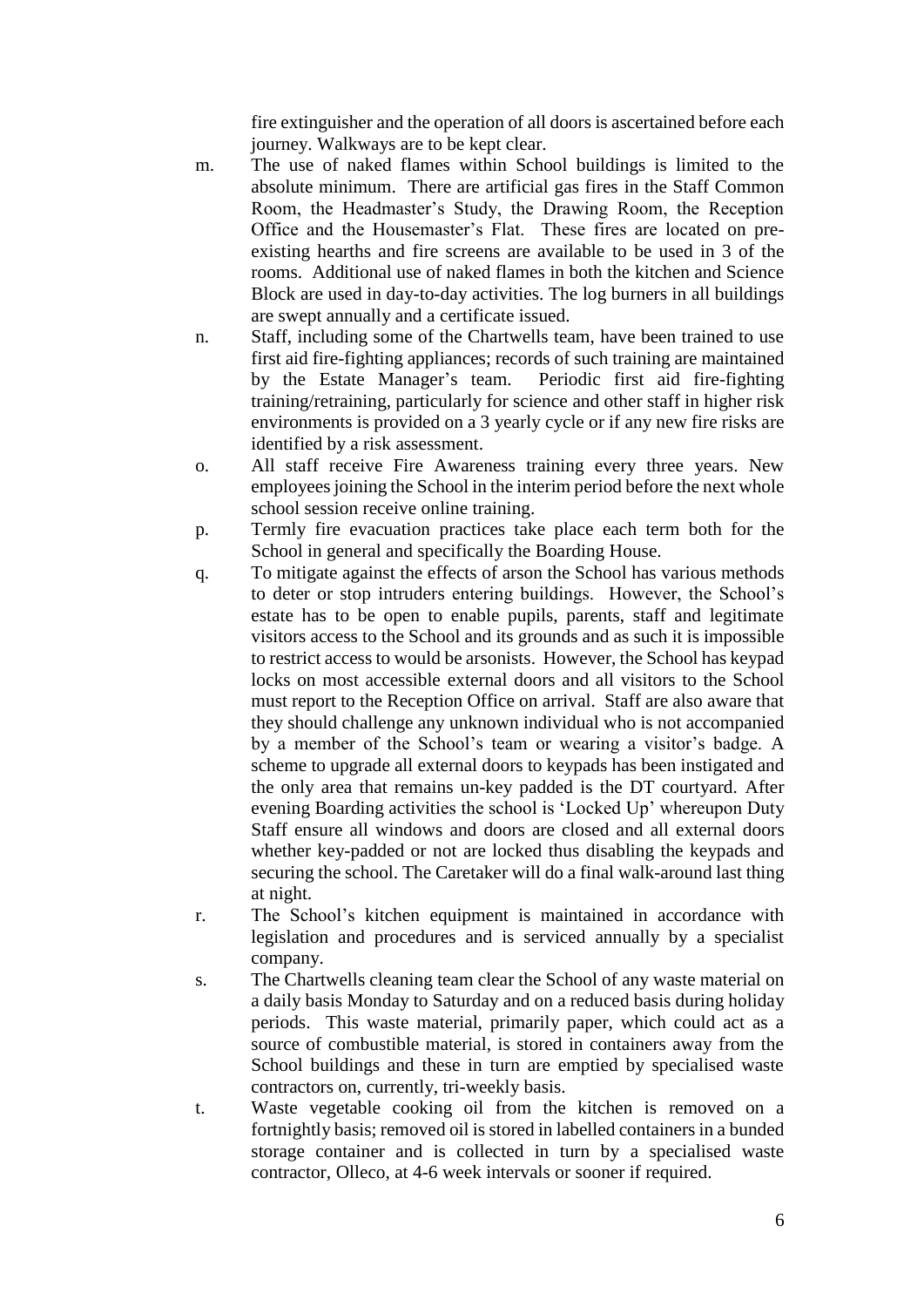- u. The filters at high level in the kitchen are subject to the ingress of the effluent from all of the various cooking devices in the kitchen; these can include various fats and oils and as such can present a source of readily combustible material. To reduce this risk, the Chartwells catering staff clean these filters on a termly basis. An annual deep clean is carried out by contractors.
- v. The School's Lightning Conductor System is tested annually.
- w. Hot work will be carried out using the School's Hot Work Permit system and recorded by the Head of Maintenance or the Estate Manager
- x. All fabrics and materials will be checked to ascertain that they are appropriately fire retarded with records kept in the New Estates Office

The above list of fire risk mitigating measures details how Beaudesert Park School has identified the potential risks for fire in the School and what measures have been put in place to mitigate these risks. To ensure that the Fire Risk Assessment has considered all risks and in all areas of the School, the additional spatial assessment at Annex A has been completed.

This Fire Risk Assessment of Beaudesert Park School is due for review annually. The forthcoming professional risk assessment from an external professional will bring this forward before the next traditional review.

Appendix:

- A. Specific Area Fire Risk Assessment within Beaudesert Park School
- B. Emergency Evacuation Notice
- C. Disabled Staff, Pupils and Visitors

This policy can be made available in large print or other accessible format if required.

| <b>Authorised by</b>                |                                                                 |
|-------------------------------------|-----------------------------------------------------------------|
|                                     | C Kay                                                           |
|                                     | <b>Chair of Governance &amp; Compliance</b><br><b>Committee</b> |
| <b>Date</b> $23^{rd}$ November 2021 |                                                                 |
| <b>Approved by</b>                  |                                                                 |
|                                     | M Pyper                                                         |
|                                     | <b>Chair of Governors</b>                                       |
| <b>Date</b> $23^{rd}$ November 2021 |                                                                 |
|                                     |                                                                 |
| <b>Last Reviewed</b>                | November 2020                                                   |
| <b>Next Review</b>                  | October 2022                                                    |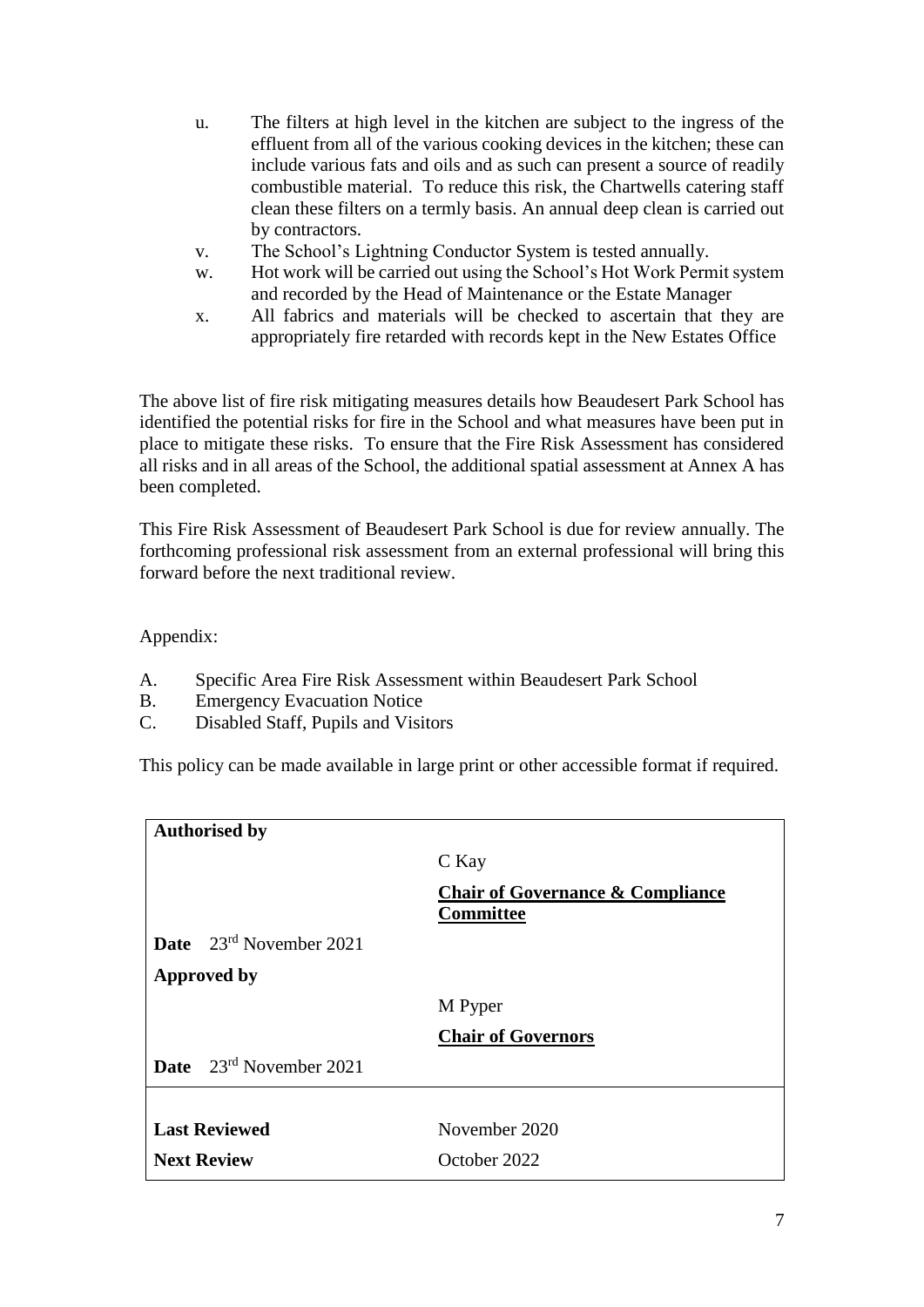### APPENDIX A - SPECIFIC AREA FIRE RISK ASSESSMENT WITHIN BEAUDESERT PARK SCHOOL October 2021

| Ser No         | <b>Area</b>              | <b>Additional Fire Risks</b><br><b>Identified</b>                                                 | <b>Current Specific Risk Mitigation</b>                                                                                                                                                                              | <b>Additional Measures Required</b> |
|----------------|--------------------------|---------------------------------------------------------------------------------------------------|----------------------------------------------------------------------------------------------------------------------------------------------------------------------------------------------------------------------|-------------------------------------|
| $\mathbf{1}$   | Qube woodland classrooms |                                                                                                   | Single Storey, with new fire alarm<br>system incorporating magnetic hold-<br>backs for classroom doors. The<br>system has been linked through the<br>Advanced Slave system into the main<br>school fire alarm system | None Identified                     |
| 2              | Swimming Pool & Gym.     | High level electric heaters<br>and a large curtain.                                               | Heaters are protected by guards and<br>are away from fabric. Curtain is<br>made of non-flammable material.                                                                                                           | None Identified                     |
| 3              | Changing Rooms.          | Potential for untidy storage<br>of clothes around the room<br>during changing ready for<br>games. | Members of staff on duty in changing<br>rooms to supervise storage of clothes.                                                                                                                                       | None Identified.                    |
| $\overline{4}$ | Prep Classrooms.         | None Identified.                                                                                  | None.                                                                                                                                                                                                                | None Identified.                    |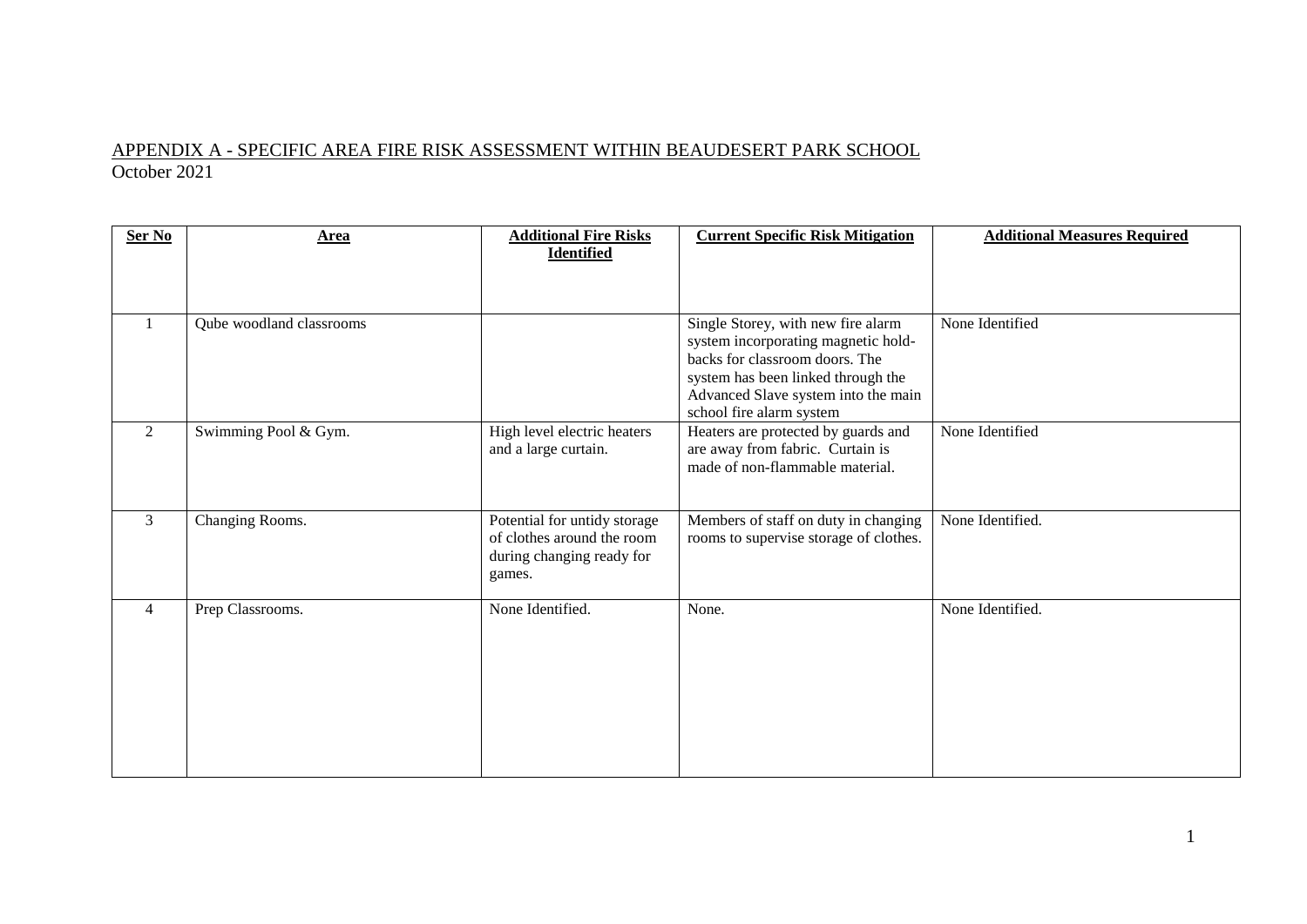| Ser No         | Area                        | <b>Additional Fire Risks</b><br><b>Identified</b>                                                                                                                                                                                                                                                                                                                                       | <b>Current Specific Risk Mitigation</b>                                                                                                                                                                                                                                                                                                                                                                                                                                                                                               | <b>Additional Measures Required</b>                                                                      |
|----------------|-----------------------------|-----------------------------------------------------------------------------------------------------------------------------------------------------------------------------------------------------------------------------------------------------------------------------------------------------------------------------------------------------------------------------------------|---------------------------------------------------------------------------------------------------------------------------------------------------------------------------------------------------------------------------------------------------------------------------------------------------------------------------------------------------------------------------------------------------------------------------------------------------------------------------------------------------------------------------------------|----------------------------------------------------------------------------------------------------------|
| 5 <sup>5</sup> | Pre-Prep Classrooms & Hall. | Lack of alternative exit from<br>1 <sup>st</sup> floor accommodation.<br>Large amount of storage in<br>corridors. Hanging<br>decorations in corridors<br>potentially encumbering<br>escape or potential for fire to<br>spread and fall on escaping<br>pupils, staff and visitors.<br>All classrooms have large<br>paper and plastic hanging<br>displays on the ceilings of<br>classroom | Fire alarm and current staircase.<br>Re-house excess items from corridors<br>and build cupboards<br>Keep hanging items from ceilings to<br>a minimum and ensure they are fire<br>retardant and, should they fall, they<br>would not present an escape hazard.<br>Any wires for hanging items should<br>be metal wire to slow collapse of<br>displays. All hanging displays kept 1<br>metre minimum away from ceiling<br>mounted projectors.                                                                                           | 22 Jan 07 Update: during follow-up inspection<br>Fire Officer confirmed no secondary egress<br>required. |
| 6              | Science Block.              | Reactive chemicals and<br>considerable use of naked<br>flames as part of the<br>curriculum.                                                                                                                                                                                                                                                                                             | Storage of more hazardous<br>chemicals, that could lead to a fire<br>and that are used in the School's<br>curriculum, are stored in specialised<br>storage bottles that are in turn secured<br>in lockable metal containers. The use<br>of naked flames is carefully<br>controlled by teachers; panic isolation<br>switches are provided in each<br>laboratory to isolate the supply of<br>gas, electricity and water. Chemical<br>List kept up to date in the Science<br>Block and in the emergency grab bag<br>kept in Front Office | None Required.                                                                                           |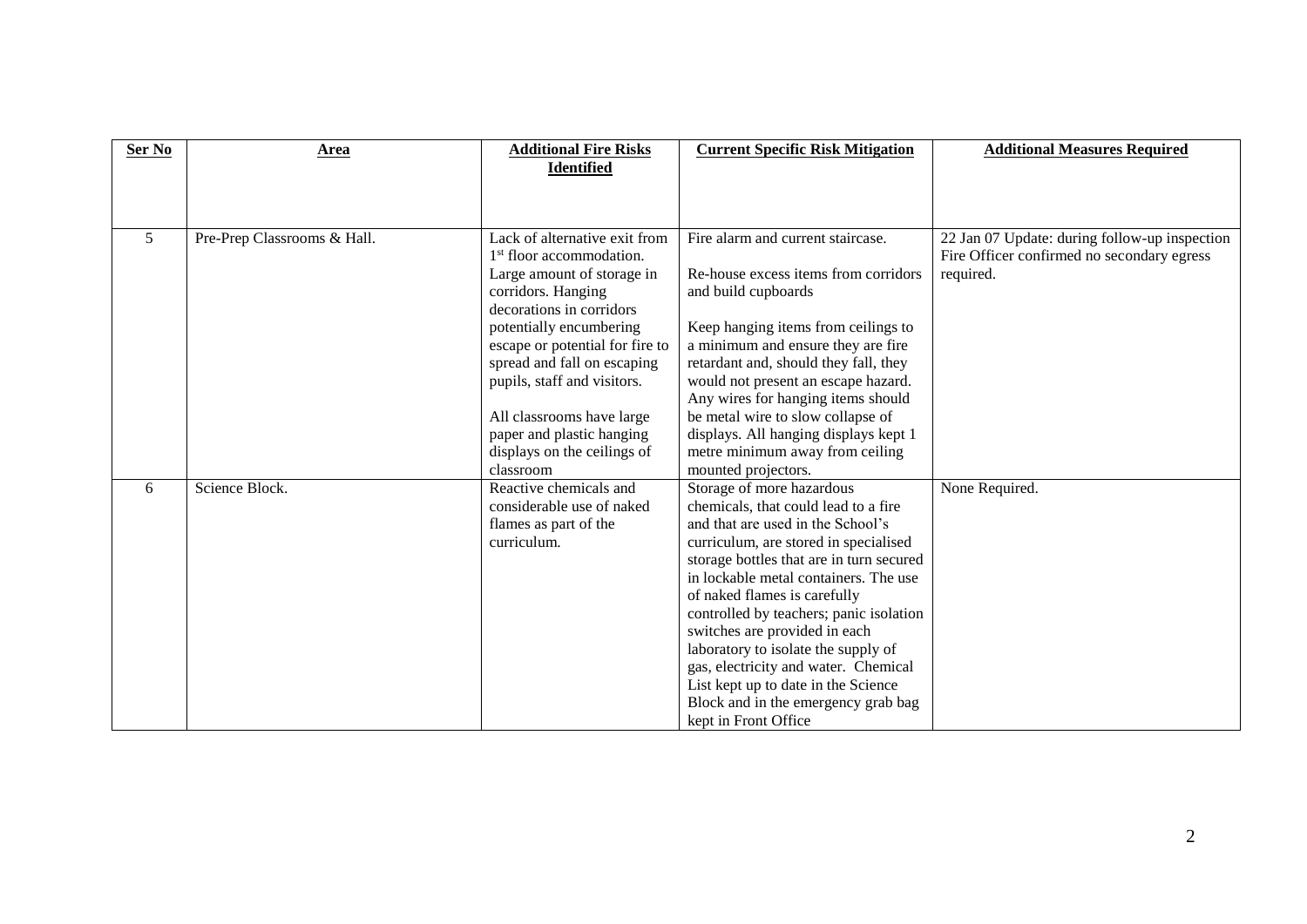| Ser No | Area                                                                                                                                        | <b>Additional Fire Risks</b><br><b>Identified</b>                                                                                                                                           | <b>Current Specific Risk Mitigation</b>                                                                                                                                                                                                                                                                                                                                          | <b>Additional Measures Required</b>                                                                                                                                                                                                    |
|--------|---------------------------------------------------------------------------------------------------------------------------------------------|---------------------------------------------------------------------------------------------------------------------------------------------------------------------------------------------|----------------------------------------------------------------------------------------------------------------------------------------------------------------------------------------------------------------------------------------------------------------------------------------------------------------------------------------------------------------------------------|----------------------------------------------------------------------------------------------------------------------------------------------------------------------------------------------------------------------------------------|
| $\tau$ | Office Accommodation in Highlands<br>(Original Timbered Building)                                                                           | Extensive use of IT and<br>other electrically powered<br>equipment.                                                                                                                         | Maintenance of equipment and safe<br>use of equipment                                                                                                                                                                                                                                                                                                                            | None Required                                                                                                                                                                                                                          |
| 8      | Boarding Accommodation in Highlands,<br>(Original Timbered Building) to include that<br>of the Housemaster's and the two Matrons'<br>Flats. | Potential for egress of<br>significant numbers of<br>individuals during dark<br>hours. Storage of materials<br>in cupboards corridors of<br>main exit routes are a source<br>of combustible | Fire detection system should alert all<br>individuals to any emergency;<br>emergency lighting should help<br>egress from building via multiple<br>staircases and fire doors. Storage<br>cupboards now lined with fire proof<br>material. Sensors also present                                                                                                                    | Extra voids discovered. New advanced fire<br>alarm board now installed with many of these<br>voids now equipped with the appropriate<br>detectors to achieve L2.                                                                       |
| 9      | Attic spaces                                                                                                                                | Attics are used for storage of<br>packing materials and<br>costumes of Drama<br>Department.                                                                                                 | Attic fitted with fire detection<br>sensors, control of entry to attics<br>limits risk.                                                                                                                                                                                                                                                                                          | On-going requirement to monitor and<br>minimise storage of materials in attics. The<br>Performing Arts Centre is the depository for<br>all props and costumes leaving the absolute<br>minimum in the attic. No new storage<br>allowed. |
| 10     | Pottery                                                                                                                                     | Kiln and considerable use of<br>water. Kiln left operating<br>overnight.                                                                                                                    | Kiln only used by qualified staff and<br>is maintained by specialist company.<br>'Wet Area' of Pottery fitted with<br>splash proof fittings with correct<br>Ingress Protection levels. Kiln room<br>on main school fire system with a<br>heat/smoke detector in each room.<br>Kiln Room Locked, Extractor Fan<br>thermostatically arranged to vent<br>excess heat when detected. | No further action required                                                                                                                                                                                                             |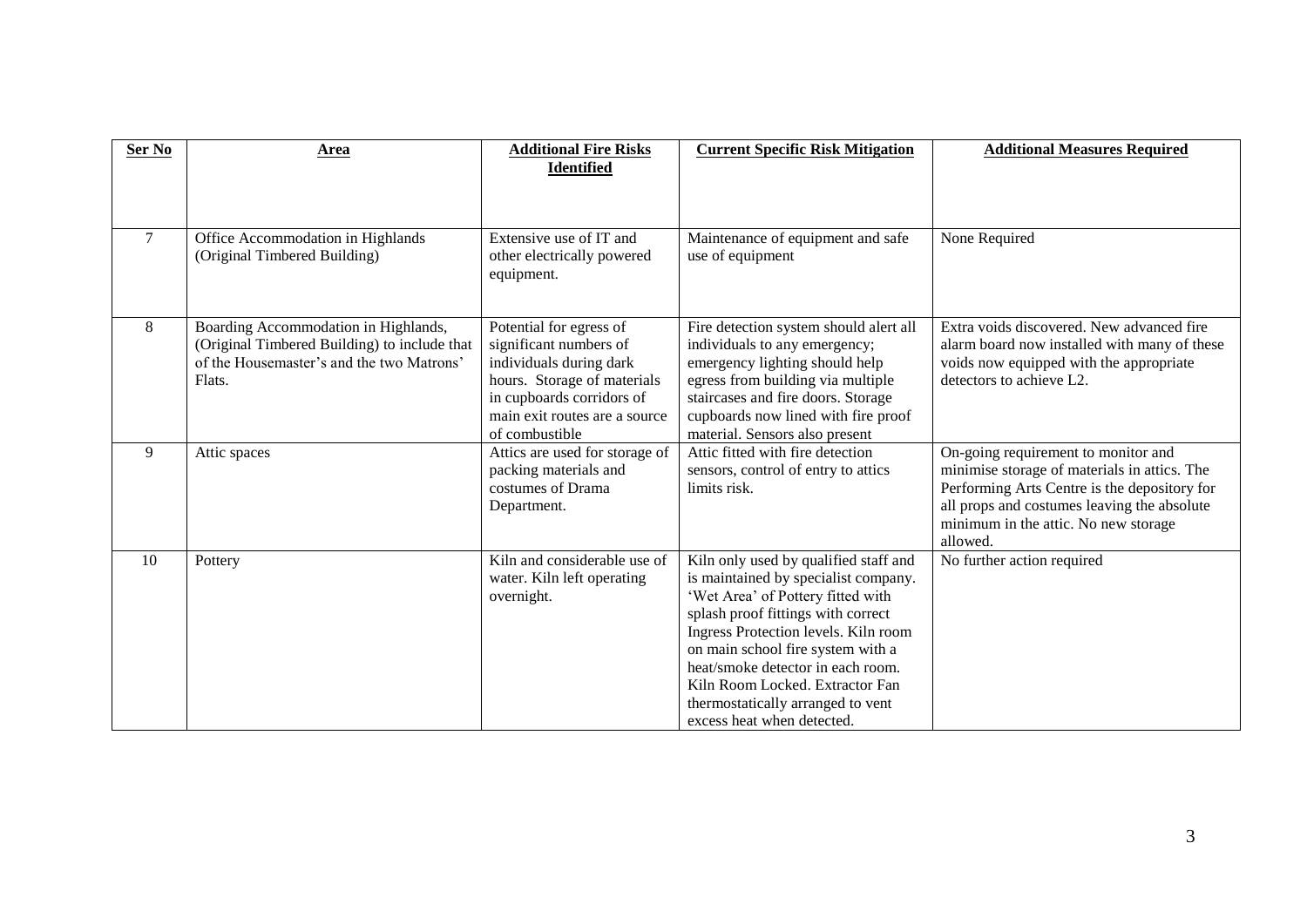| Ser No | <b>Area</b>            | <b>Additional Fire Risks</b><br><b>Identified</b> | <b>Current Specific Risk Mitigation</b>                                                                                                                                                                                                                                                                                                                                     | <b>Additional Measures Required</b> |
|--------|------------------------|---------------------------------------------------|-----------------------------------------------------------------------------------------------------------------------------------------------------------------------------------------------------------------------------------------------------------------------------------------------------------------------------------------------------------------------------|-------------------------------------|
| 11     | Kitchens & Dining Room | Waste cooking oil.                                | Waste vegetable cooking oil from the<br>kitchen is replaced on a fortnightly<br>basis; removed oil is stored in<br>labelled containers in a bunded<br>storage container in the recycle area<br>and is collected in turn by a<br>specialised waste contractor<br>employed by Chartwells at 4-6 week<br>intervals.                                                            | None further identified.            |
|        |                        | Saturated extraction filters.                     | The filters at high level in the kitchen<br>are subject to the ingress of the<br>effluents from all of the various<br>cooking devices in the kitchen; these<br>can include various fats and oils and<br>as such can present a source of<br>readily combustible material. To<br>reduce this risk, the Chartwells<br>catering staff clean these filters on a<br>termly basis. |                                     |
|        |                        | Stoves, ovens and fryers.                         | The School's kitchen equipment is<br>maintained in accordance with<br>legislation, is serviced annually and<br>maintained by a specialist company.<br>Specialist deep fat fryer extinguishers<br>along with fire blankets are in place.<br>Specific training has been given.                                                                                                |                                     |
|        |                        | Extraction Ducting.                               | Kitchen Ducting has had access<br>panels incorporated to enable interior<br>of ducting to be cleaned of dust and<br>fat to minimise fire risk.                                                                                                                                                                                                                              |                                     |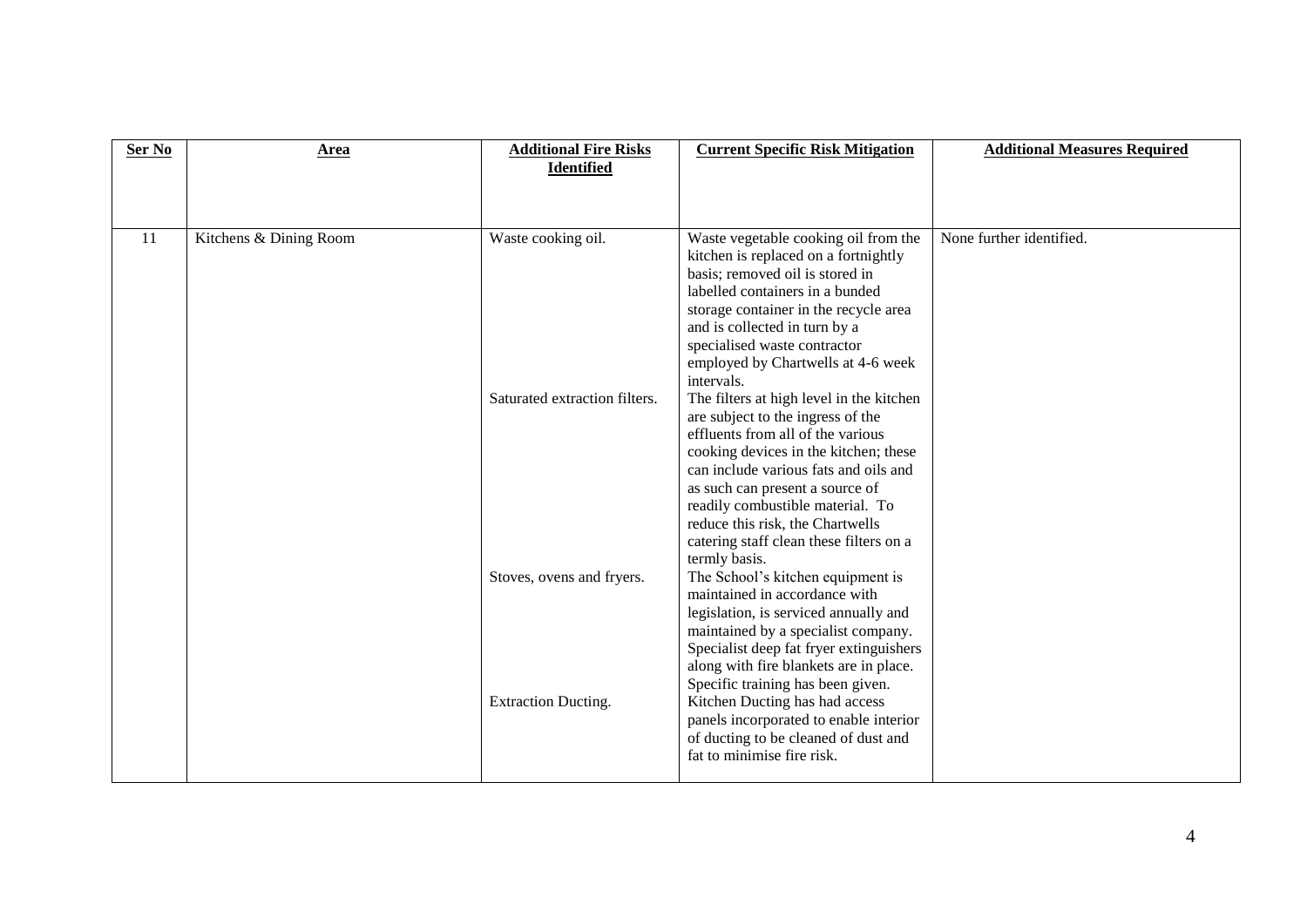| Ser No | Area                                | <b>Additional Fire Risks</b><br><b>Identified</b>                                                                                                                                                                                                                         | <b>Current Specific Risk Mitigation</b>                                                                                                                                                                                                                                                                                                                                                                                                                                                                                                                            | <b>Additional Measures Required</b>                                                                                                                                                                                                                 |
|--------|-------------------------------------|---------------------------------------------------------------------------------------------------------------------------------------------------------------------------------------------------------------------------------------------------------------------------|--------------------------------------------------------------------------------------------------------------------------------------------------------------------------------------------------------------------------------------------------------------------------------------------------------------------------------------------------------------------------------------------------------------------------------------------------------------------------------------------------------------------------------------------------------------------|-----------------------------------------------------------------------------------------------------------------------------------------------------------------------------------------------------------------------------------------------------|
| 12     | Design & Technology and Art Studios | Many electrically powered<br>devices in D&T Studio.<br>Flammable aerosol paint<br>cans are used and stored in<br>Art Studio.<br>All specialist machines used<br>in accordance with the<br>manufacturer's guidelines<br>and separate RA's prepared<br>by the DT department | Emergency isolation switch in D&T<br>Suite extended Summer"16.<br>Aerosol Paint cans are only used<br>under close supervision of teacher<br>and are stored (max of 6) in lockable<br>cupboard. Smelting only carried out,<br>and properly cordoned off, on the<br>Dining Room Terrace. Correctly<br>rated and fully unwound extension<br>lead used. Shavings not allowed to<br>accumulate and dust extraction<br>systems regularly emptied. Soldering<br>operations keep soldering irons on<br>their mounts when not in use with<br>full supervision at all times. | None required                                                                                                                                                                                                                                       |
| 13     | IT Suite.                           | Considerable amounts of<br>electrical equipment.                                                                                                                                                                                                                          | Equipment is constantly being<br>upgraded and is subject to electrical<br>PAT testing. Fixed IT equipment<br>tested every three years lap tops<br>every year.                                                                                                                                                                                                                                                                                                                                                                                                      | None required.                                                                                                                                                                                                                                      |
| 14     | Performing Arts Centre (PAC)        | Hanging tree decoration in<br>foyer.                                                                                                                                                                                                                                      | All materials and fabrics are treated<br>with fire retardant solutions<br>All corridors kept clear and fire doors<br>kept shut<br>Adequate fire-fighting equipment<br>available                                                                                                                                                                                                                                                                                                                                                                                    | PAC alarm currently unlinked from Main<br>School Fire Alarm system. UNDER<br><b>CONSTANT REVIEW</b> but we still think this<br>is preferable. The IT department are the<br>chosen runners to alert PAC occupants of an<br>alert in the Main School. |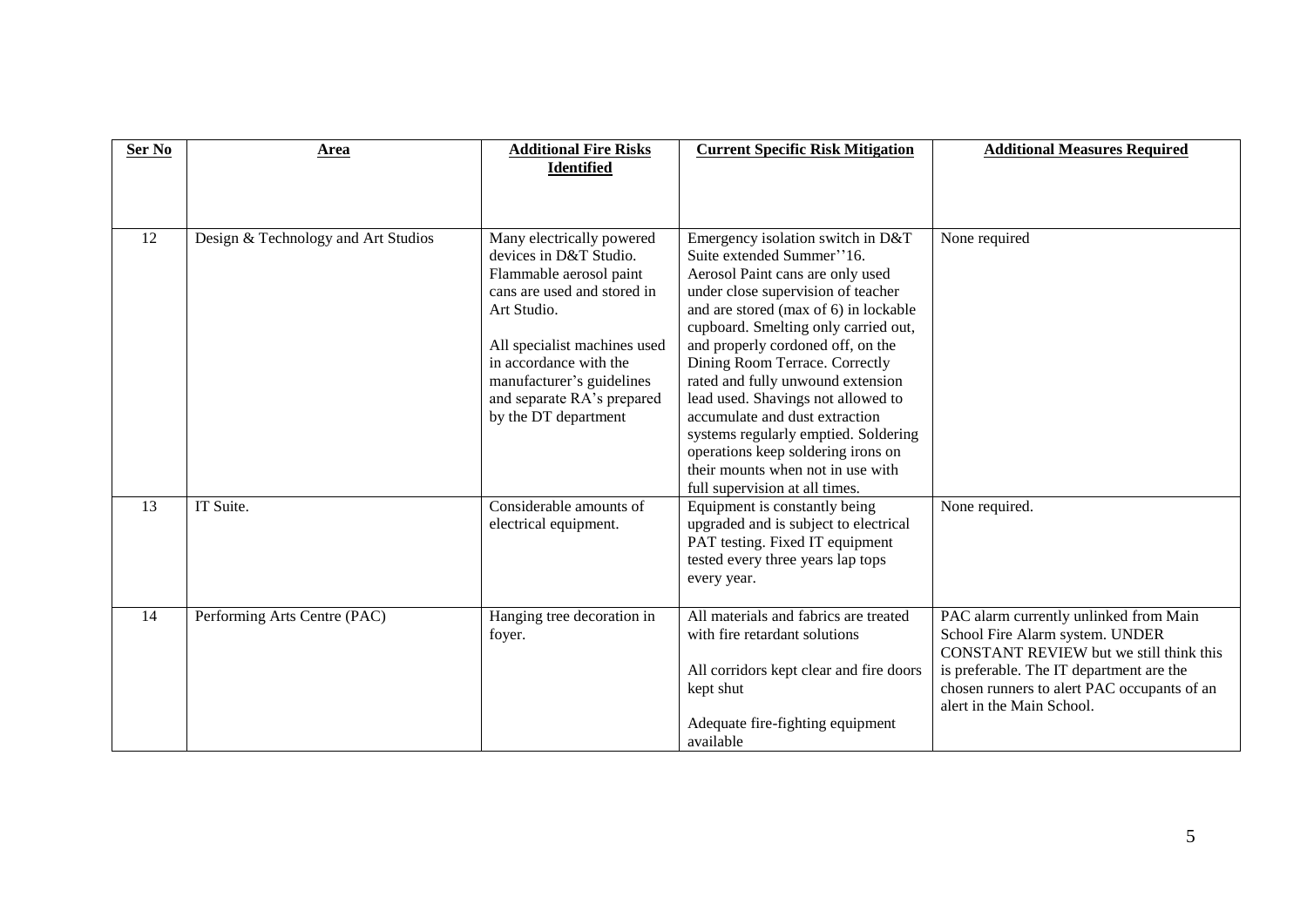| Ser No | Area                                                    | <b>Additional Fire Risks</b><br><b>Identified</b>                                                                                                             | <b>Current Specific Risk Mitigation</b>                                                                                                                                                                                                                                                                                                                                                                                                                                                                                                    | <b>Additional Measures Required</b> |
|--------|---------------------------------------------------------|---------------------------------------------------------------------------------------------------------------------------------------------------------------|--------------------------------------------------------------------------------------------------------------------------------------------------------------------------------------------------------------------------------------------------------------------------------------------------------------------------------------------------------------------------------------------------------------------------------------------------------------------------------------------------------------------------------------------|-------------------------------------|
|        |                                                         |                                                                                                                                                               |                                                                                                                                                                                                                                                                                                                                                                                                                                                                                                                                            |                                     |
| 15     | Library                                                 | Flammable books on<br>shelves.<br>Large table potentially<br>partially restricting fire<br>escape exit onto roof                                              | Extra Fire Extinguishers added.<br>Books returned to shelf position<br>closed and pushed to the back of the<br>shelves. Tables returned to their<br>minimum size in the default position<br>as soon as they are finished with.                                                                                                                                                                                                                                                                                                             |                                     |
| 16     | Sports Pavilion on remote School Playing<br>Field site. | Remote location makes this<br>building a more likely arson<br>target.                                                                                         | Limited use by School employees<br>and pupils; the small single storey<br>pavilion is equipped with an<br>extinguisher. Not used at night to<br>require fire escape lighting.<br>Fuel stored in Sports Field Machinery<br>Store in separate lockable fuel store<br>New Lightening conductor installed<br>2021                                                                                                                                                                                                                              | None required.                      |
| 17     | Stable Flats.                                           | Some machinery, electrical<br>equipment and materials<br>used and stored at ground<br>floor level below Flats. Fire<br>escape from tower prone to<br>clutter. | Monitored Fire detection system and<br>multiple escape routes from flats.<br>Grounds and Maintenance personnel<br>isolate supply to electrical equipment<br>at cease work. System tested weekly.<br>Separate Fire Assembly Point in Log<br>yard for occupants.<br>New Monitored Fire Alarm system<br>installed with remote detection in the<br>Machinery Shed which, if alight,<br>would generate enough heat to set the<br>flats on fire just through heat<br>radiation. Raising protection to L1.<br>Lightening conductor installed 2021 |                                     |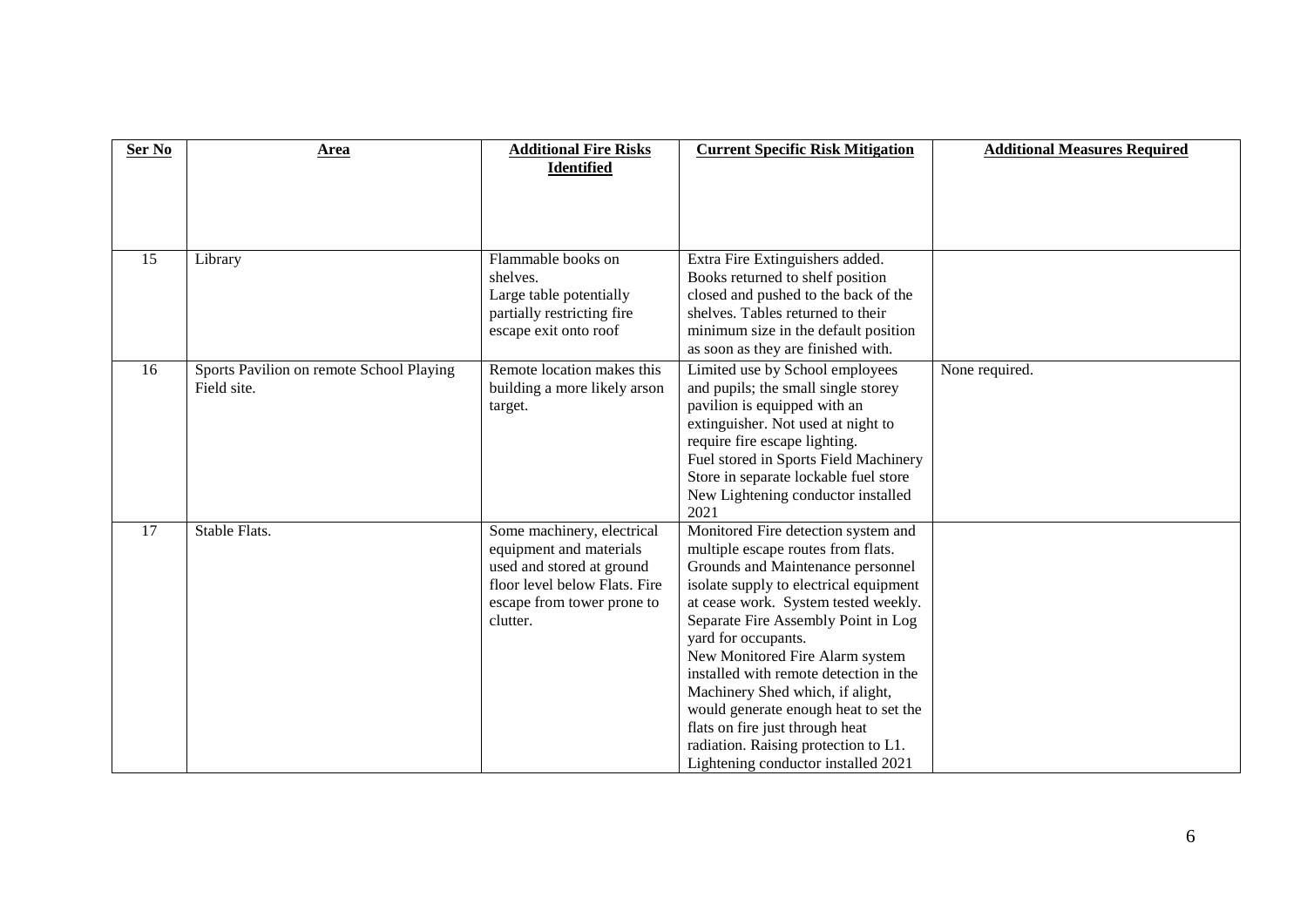| Ser No | Area                                    | <b>Additional Fire Risks</b><br><b>Identified</b>                                                                                                           | <b>Current Specific Risk Mitigation</b>                                                                                                                                                                | <b>Additional Measures Required</b>        |
|--------|-----------------------------------------|-------------------------------------------------------------------------------------------------------------------------------------------------------------|--------------------------------------------------------------------------------------------------------------------------------------------------------------------------------------------------------|--------------------------------------------|
| 18     | Stable Yard Grounds Machinery Building. | Storage of paint, fuel and<br>chemicals.                                                                                                                    | Non-residential and limited access.<br>Materials stored within specialist<br>lockable containers.                                                                                                      | None required.                             |
| 19     | Outdoor Swimming Pool.                  | Storage of chemicals.                                                                                                                                       | Limited quantities of chemicals<br>stored by pool, limited access to<br>storage shed and open air<br>environment would limit any effects.                                                              | None required.                             |
| 20     | Cellar.                                 | Gas heating equipment<br>supplying Main school<br>heating at the base of the<br>School.<br>Strategically vulnerable<br>being in a timber frame<br>building. | Gas shut off valve in place using<br>weights and fusible wire which shuts<br>off the gas in the event of fire or heat.<br>No flammable material kept in cellar.<br>Extra Torch always kept down there. | Alarm linked auto gas shut off preferable. |
| 21     | Plant Rooms.                            | No additional risks<br>identified.                                                                                                                          | <b>Control of Access to Plant Rooms</b><br>limits risk.<br>Keys, and their location, to Plant<br>Room need to readily available to<br>necessary personnel in the event of an<br>emergency.             | None required                              |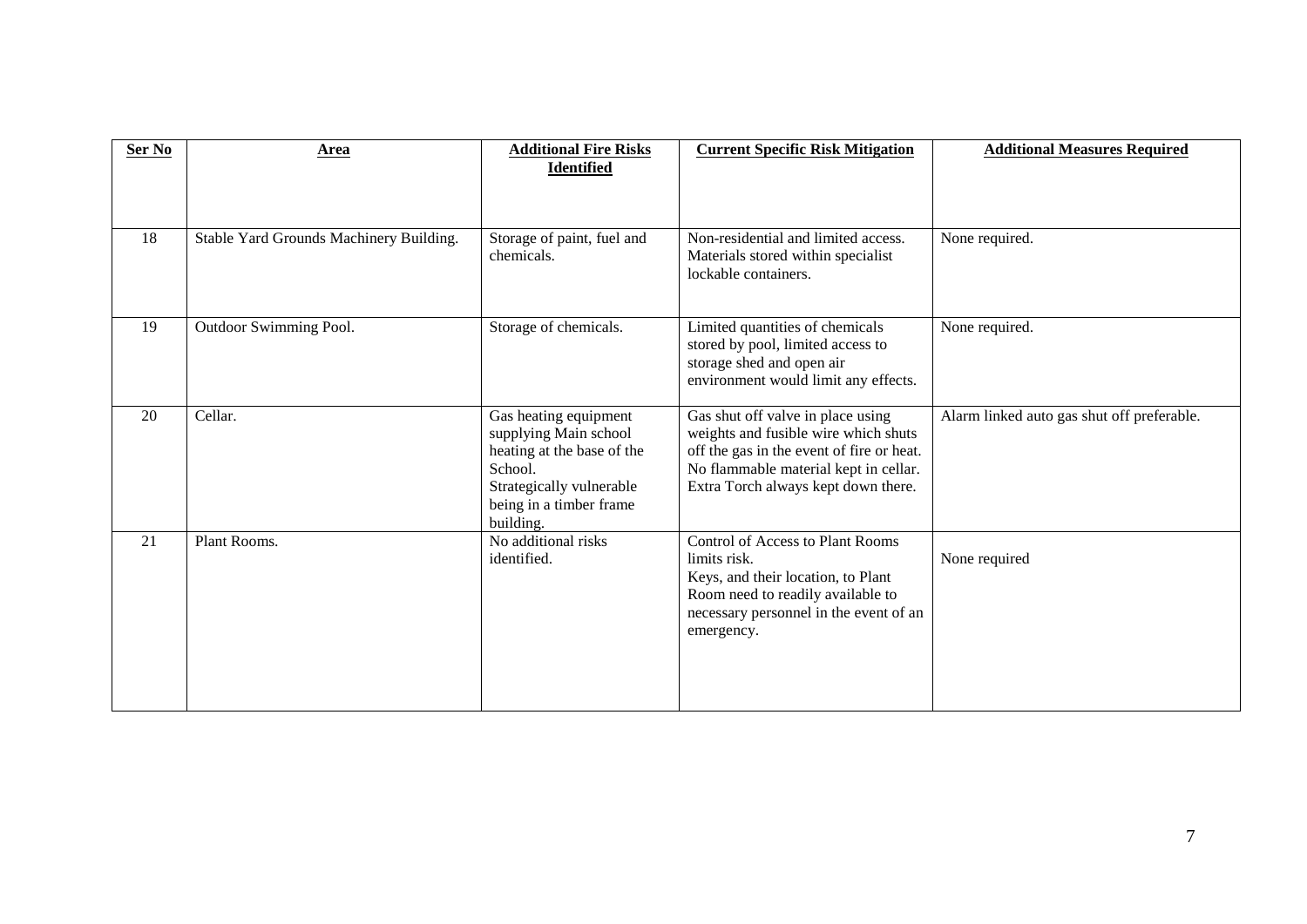| Area                                               | <b>Additional Fire Risks</b><br><b>Identified</b>                                                                                                   | <b>Current Specific Risk Mitigation</b>                                                                                                                                                                | <b>Additional Measures Required</b>                                                                                                                                          |
|----------------------------------------------------|-----------------------------------------------------------------------------------------------------------------------------------------------------|--------------------------------------------------------------------------------------------------------------------------------------------------------------------------------------------------------|------------------------------------------------------------------------------------------------------------------------------------------------------------------------------|
| Laundry.                                           | Gas Driers are a source of                                                                                                                          | Recorded daily cleaning of filters in                                                                                                                                                                  | Ensure everyone knows to keep clutter away                                                                                                                                   |
|                                                    | ignition, particularly for<br>items containing more<br>combustible products, ie<br>cleaning cloths with                                             | driers and annual servicing of driers<br>minimises risk. Hot wash of cloths<br>containing oil dissipates oil prior to<br>drying cycle. Drier operating cycle                                           | from the Laundry door so it can close properly<br>in the event of the acoustic door device<br>releasing when the alarm goes off.<br>Mark Floor to designate keep clear zone. |
|                                                    | kitchens.                                                                                                                                           | Matrons' area manned. Scheme of<br>improved gas pressure and manual<br>solenoid disconnection now installed                                                                                            |                                                                                                                                                                              |
|                                                    |                                                                                                                                                     | outside the room<br>Carbon Monoxide alarm in place.<br>Vacuum cleaner in place in Laundry<br>to specifically help clean the filters                                                                    |                                                                                                                                                                              |
| Sports Field Machinery Store on Playing<br>Fields. | <b>Sports Field Machinery</b><br>Store. Storage of fuels for<br>grounds machinery,<br>combustible & potentially<br>explosive grounds'<br>chemicals. | Access limited to Grounds Staff.<br>Appropriate segregated storage of<br>fuels and chemicals in locked and<br>bunded containers. First Aid Fire<br>Fighting Appliance available in<br>Machinery Store. | None required.                                                                                                                                                               |
|                                                    |                                                                                                                                                     | impregnated fat/oil from                                                                                                                                                                               | limited to daytime operation or when<br>to allow gas disconnection from<br>and filter housing more effectively.                                                              |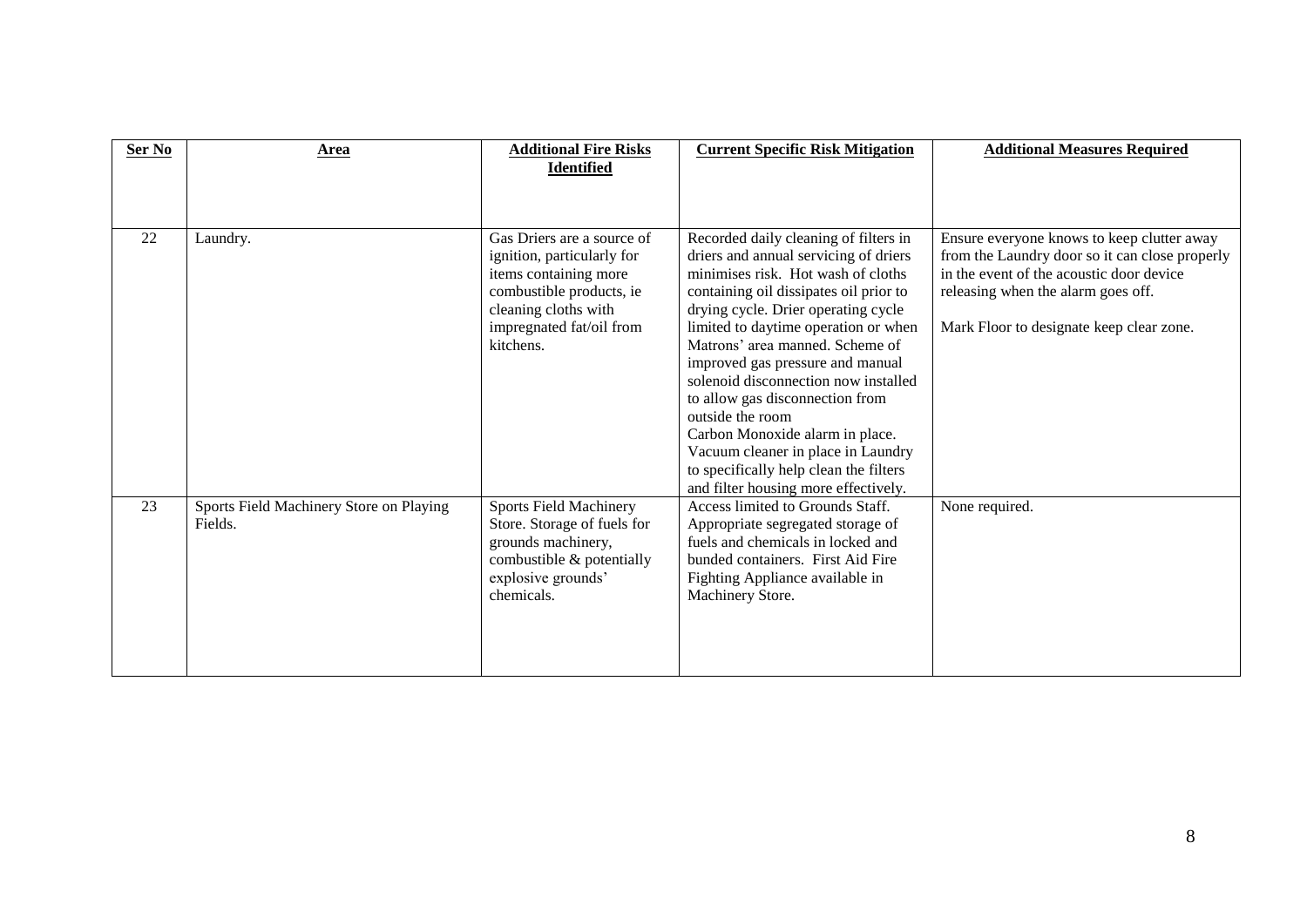| Ser No | Area      | <b>Additional Fire Risks</b><br><b>Identified</b>                     | <b>Current Specific Risk Mitigation</b>                                                                                                                                                                                                                                                                                                                 | <b>Additional Measures Required</b> |
|--------|-----------|-----------------------------------------------------------------------|---------------------------------------------------------------------------------------------------------------------------------------------------------------------------------------------------------------------------------------------------------------------------------------------------------------------------------------------------------|-------------------------------------|
| 24     | Minibuses | Clutter on floor during<br>journeys with no separate<br>storage space | Keep items under seats or on the<br>passengers' laps.<br>Establish presence of fire<br>extinguisher and first aid kit<br>When coming to a halt in the event of<br>a fire ensure the doors are not<br>encumbered by anything outside<br>Extra luggage van to be hired to<br>avoid clutter on the floor hindering<br>escape if excessive luggage expected | None Required                       |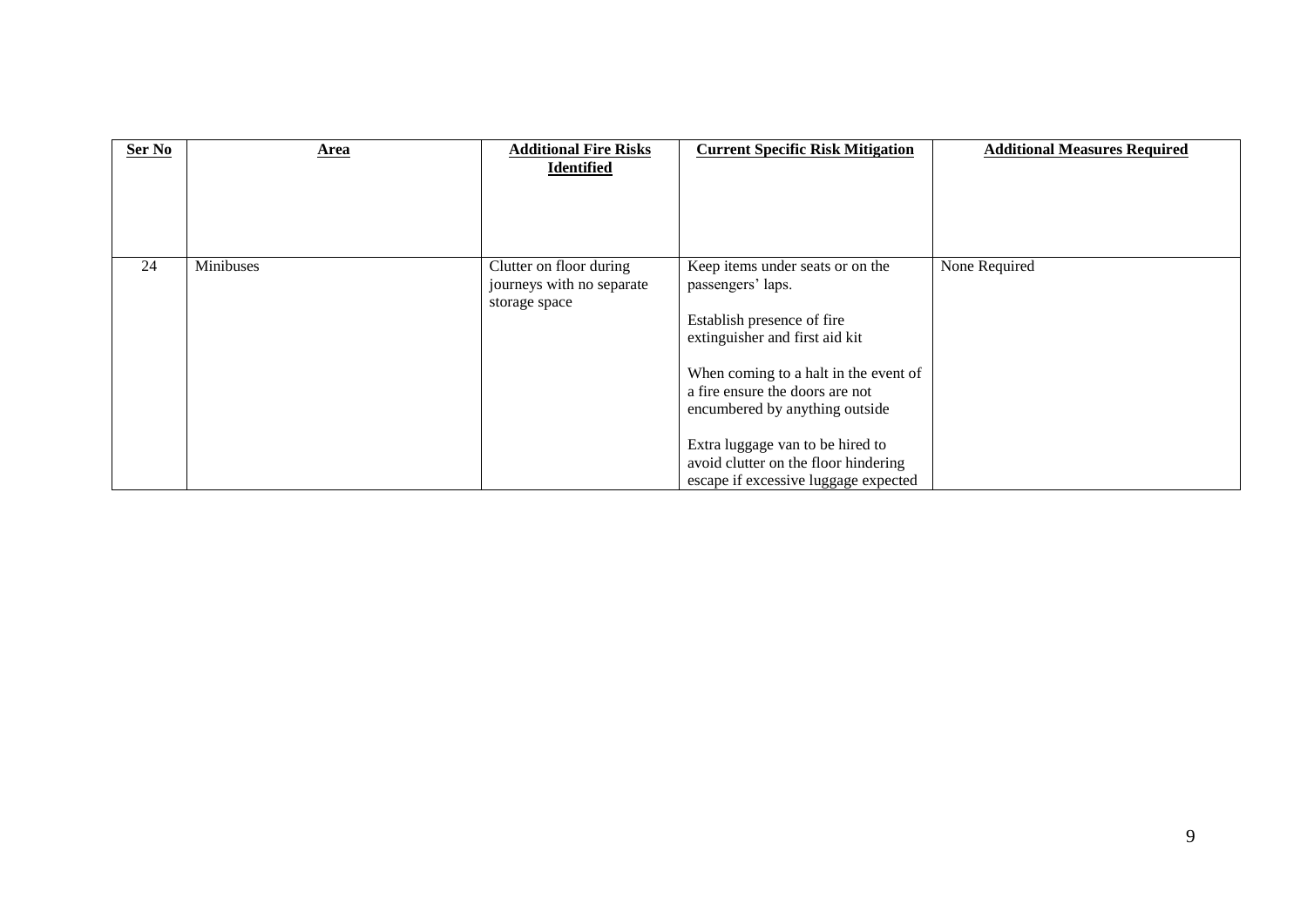#### Appendix B: Emergency Evacuation Notice

All new staff and pupils, all contractors and visitors are shown the following notice:

- 1. If you discover a fire, break the glass in the nearest alarm/call point to set off the alarm. Leave the building by the nearest exit.
- 2. If you are responsible for a class, make them leave quietly with you. No one should talk or run. Make your way to the assembly point at Middle Terrace for Prep and the PAC Lawn for Pre-Prep or for after School events held in the PAC.
- 3. If you are teaching a class, take your register with you. Do not take anything else, and do not allow the pupils to take anything. Shut doors and windows behind you.
- 4. The School Office or the duty Caretaker/ Boarding Staff will summon the Emergency Services if the alarm sounds (this is done automatically after 2 minutes should the alarm sound and nobody answers the school phone or telephone Hunt list when called by our monitoring service.)
- 5. If you have a disabled pupil in your class, you should move them downstairs, a Fire Marshal will have been tasked to help in the event of a fire. A Personal Emergency Evacuation Plan (PEEP) should be in place establishing exactly the actions in the event of an emergency. The same is true with a disabled member of staff, swimmer or guest.
- 6. Take the register of your Form as soon as you reach the assembly point and pass on to Fire Control. In the event of a Form Tutor's absence, another member of staff will take the Form's register.
- 7. Report anyone who is missing immediately to Fire Control (Office, Caretaker, Estate Manager Headmaster or Deputy Head) who will inform the Fire Brigade. On no account should anyone return to any building until given permission by the Fire and Emergency Services or Fire Control.
- 8. Remain at the assembly point with your pupils until the all clear is given or until directed elsewhere by the person in charge.
- 9. Fire Marshalls will clear designated zones where safe and report back to Fire Control